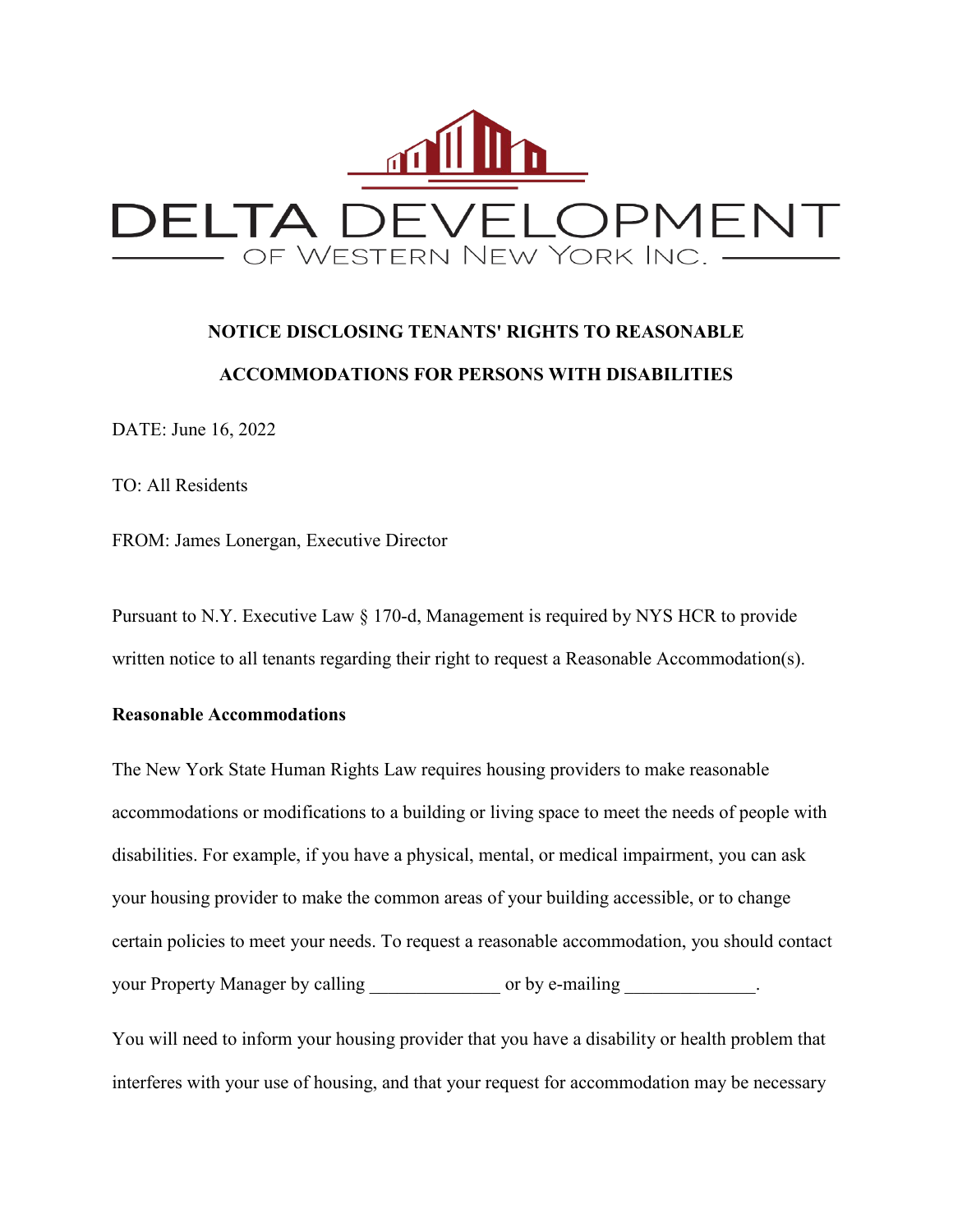to provide you equal access and opportunity to use and enjoy your housing or the amenities and services normally offered by your housing provider. A housing provider may request medical information, when necessary to support that there is a covered disability and that the need for the accommodation is disability related.

If you believe that you have been denied a reasonable accommodation for your disability, or that you were denied housing or retaliated against because you requested a reasonable accommodation, you can file a complaint with the New York State Division of Human Rights as described at the end of this notice. Specifically, if you have a physical, mental, or medical impairment, you can request: Permission to change the interior of your housing unit to make it accessible (however, you are required to pay for these modifications, and in the case of a rental your housing provider may require that you restore the unit to its original condition when you move out); Changes to your housing provider's rules, policies, practices, or services; Changes to common areas of the building so you have an equal opportunity to use the building. The New York State Human Rights Law requires housing providers to pay for reasonable modifications to common use areas.

Examples of reasonable modifications and accommodations that may be requested under the New York State Human Rights Law include:

- 1. If you have a mobility impairment, your housing provider may be required to provide you with a ramp or other reasonable means to permit you to enter and exit the building.
- 2. If your healthcare provider provides documentation that having an animal will assist with your disability, you should be permitted to have the animal in your home despite a "no pet" rule.
- 3. If you need grab bars in your bathroom, you can request permission to install them at your own expense. If your housing was built for occupancy after March 13, 1991, and